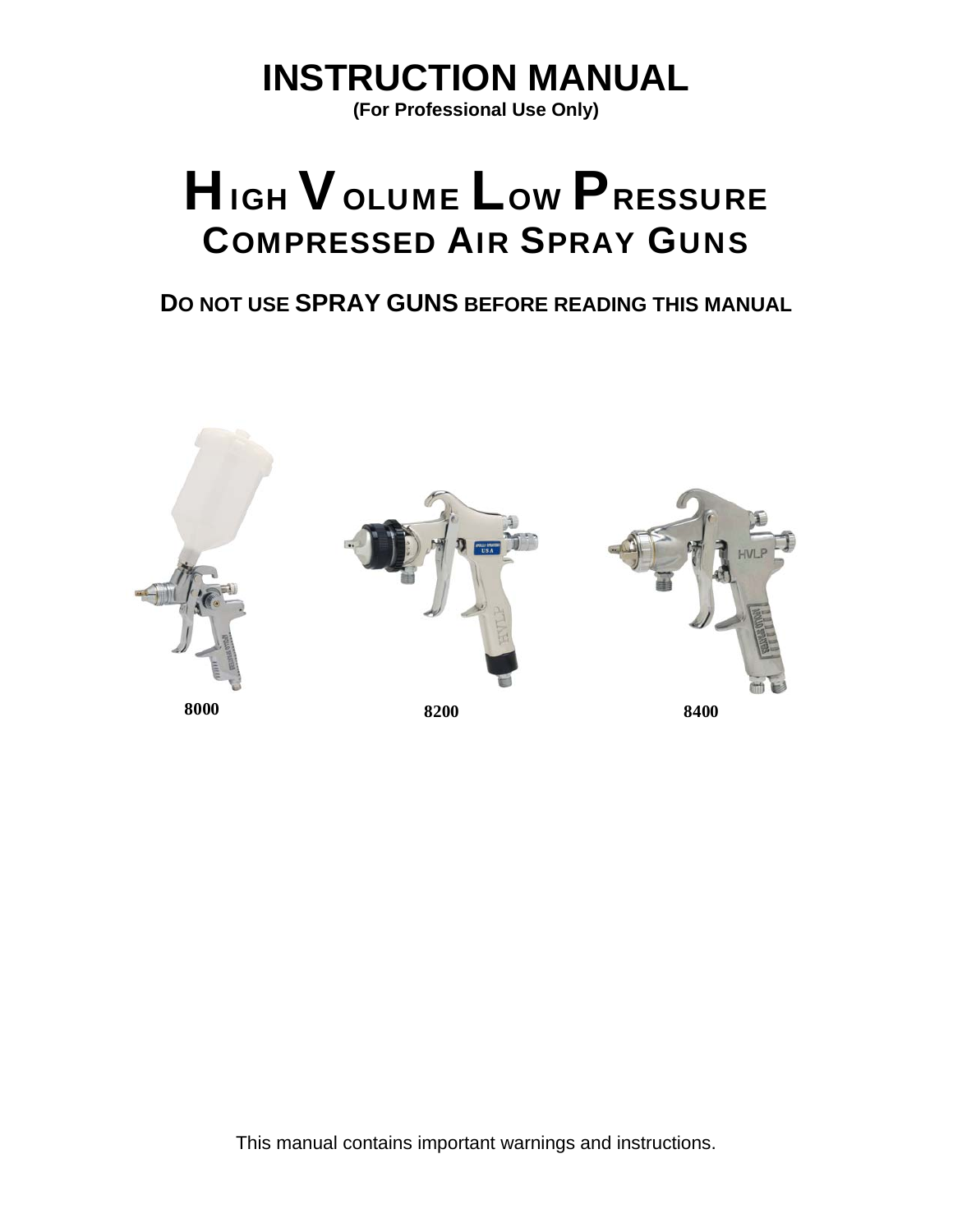## **TABLE OF CONTENTS**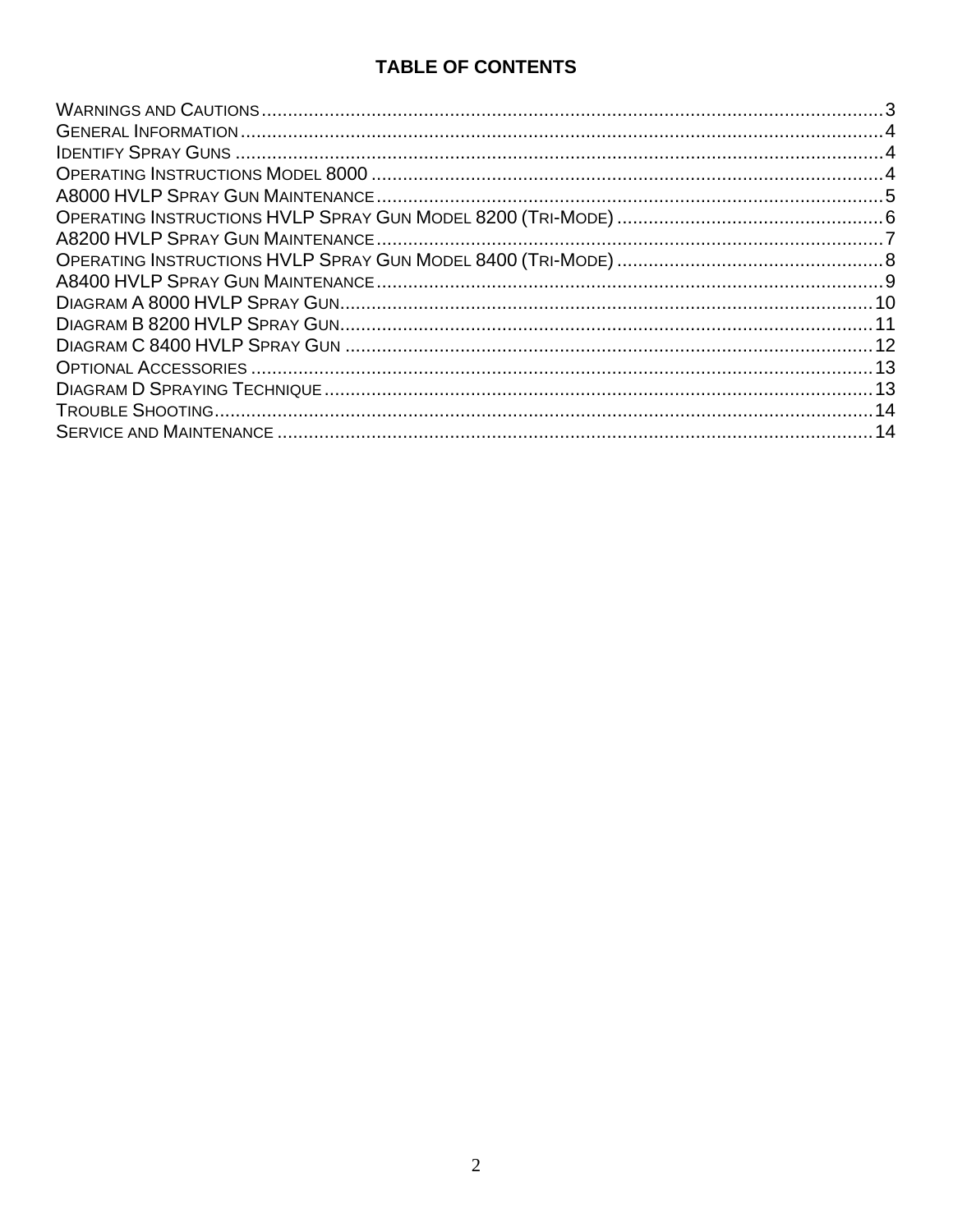# **WARNING DO NOT USE EQUIPMENT BEFORE READING THIS SECTION**

# **A fire or explosion hazard is present when spraying flammable materials. In order to assure safe operation of your spray system, please read the following instructions carefully.**<br>• Always follow coating or solvent manufacturers safety instructions and warnings.

- 
- Always spray in a well-ventilated area.
- Always keep the turbine system at the maximum length of hose.
- Always wear eye protection and a respirator.
- Always store indoors, never allow unit to freeze.
- Always use original manufacturers replacement parts
- Never spray flammable materials near open flames, pilot lights or any other source of ignition.
- Never alter or modify any part of this equipment; doing so can cause equipment malfunction and/or bodily injury.

Never leave spray equipment unattended. Keep away from children or any person not familiar with spray equipment. Never aim spray guns at youself, people or animals. Solvents and thinners can cause injury. Prior to any repair work the unit must always be disconnected from air pressure outlet. During painting, no open fire or lit cigarettes. Non-explosion proof bulbs and fixtures must exist if combustible fumes are present. During painting, breathing masks conforming to regulations must be worn for health protection.

#### **FIRE OR EXPLOSION HAZARD**

#### **FLUID SECTION - SOLVENTS**

Halogenated Hydrocarbon solvents can cause an explosion when used with aluminum or galvanized components in a closed (pressurized) fluid system (pumps, heater, filters, valves, spray guns, tanks, etc.). The explosion could cause serious injury, death and/or substantial property damage. Cleaning agents, coatings, paints, etc. may contain Hologenated hydrocarbon solvents. The manufacturer of this equipment uses aluminum components that will be affected by Halogenated Hydrocarbon solvents. DO NOT USE HALOGENATED HYDROCARBONS WITH THIS EQUIPMENT.

#### **EXPLANATION OF THE HAZARD**

There are three key elements to the Halogenated Hydrocarbon (HHC) solvent hazard. These elements are:

- 1. The presence of HHC solvents<br>2. Aluminum or galvanized parts
- Aluminum or galvanized parts
- 3. Equipment capable of withstanding pressure

When all three elements are present, the result can be an extremely violent explosion. The reaction can be sustained with very little aluminum or galvanized metal; any amount of aluminum is too much. The reaction is unpredictable. Prior use of an HHC solvent without incident (corrosion or explosion) does NOT mean that such use is safe.

HALOGENATED SOLVENTS – definition: Any hydrocarbon solvent containing any of the elements as listed below: Consult your material supplier to determine whether your solvent or coating contains Halogenated Hydrocarbon Solvents.

Fluorine (F) "-fluor-" Bromine (Br) "-bromo-" Examples (not allinclusive): **FLUOROCARBON** SOLVENTS: Dichlorofluoromethane Trichlorofluoromethane CHLORINATED SOLVENTS: Carbon tetrachloride Chloroform Ethylene Dichloride BROMINATED SOLVENTS: Ethylene Dibromide Methylene chlorobromide

Methyl bromine TRICHLOROETHANE: **Trichloroethylene** Monochlorotoluene Chlorine (CL) "-chloro-" Iodine (I) "-iodo-" METHYLENE CHLORIDE OR DICHLOROMOETHANE

Monochlorobenzene Orthodichlorobenzene Porchloroethylene IODINATED SOLVENTS: N-butyl iodide Methyl Iodide Ethyl Iodide Propyl iodide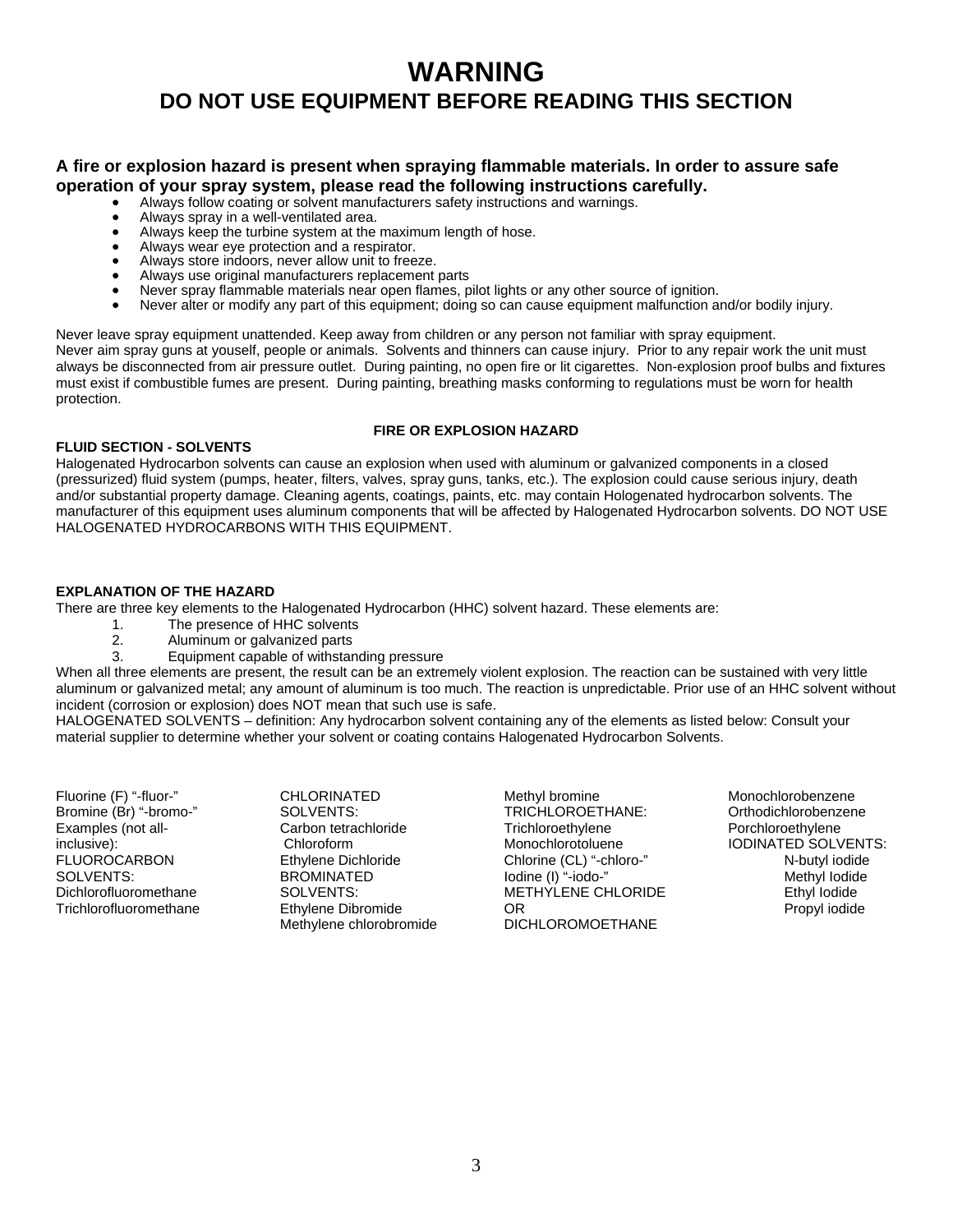#### **OPERATING INSTRUCTIONS FOR SERIES 8000 HVLP SPRAY GUNS FOR COMPRESSED AIR**

CONGRATULATIONS!! You have just purchased the finest HVLP compressed air spray gun available. You are about to enjoy the great benefits of TrueHVLP™. Our designs are the result of many years experience in manufacturing HVLP spray guns. We have painstakingly worked and consulted with professional spray finishers to bring you this versatile, well engineered tool.

Whether you are new to spray finishing, you have spray finished before, or are just new to HVLP spraying, there are some basic spray finishing guide lines that will help you to achieve the best results and optimum success from your new equipment. Reading this information carefully and following these simple steps will ensure that you get the best performance and results from your new TrueHVLP™ spray gun.

# **INSTRUCTIONS**  Check the contents of your box. The following are included: Spray gun Instruction Manual Wrench (Spanner) **IDENTIFY YOUR MODEL HVLP SPRAY GUN**



#### **Operating Instructions HVLP Spray Gun Model A8000 (Gravity Feed HVLP Spray Gun)**

- The A8000 HVLP Spray Gun is designed for use with a standard air compressor. It is recommended to use a 3hp compressor with a 20 gallon (75 liter) tank or larger. Smaller compressors may not provide enough continuous air pressure causing production delay while the air reservoir replenishes.
- The A8000 HVLP Spray Gun is supplied standard with a 1.5mm fluid nozzle (2), fluid needle (7) and air cap (1). This should be appropriate for most automotive spray applications and other medium viscosity fluids. A larger 1.8mm set is available for additional flow with a higher viscosity fluid. The air connector (25) is ¼" (.635cm)
- 1. Attach 600cc spray gun cup (26) to the threaded opening on the top of the spray gun body as shown by the broken line in Diagram A.
- 2. If desired, attach optional pressure gauge and regulator (see optional accessories) to air connector (25) and then connect air compressor line either to the pressure gauge and regulator or directly to the air connector (25) if no regulator or gauge is used.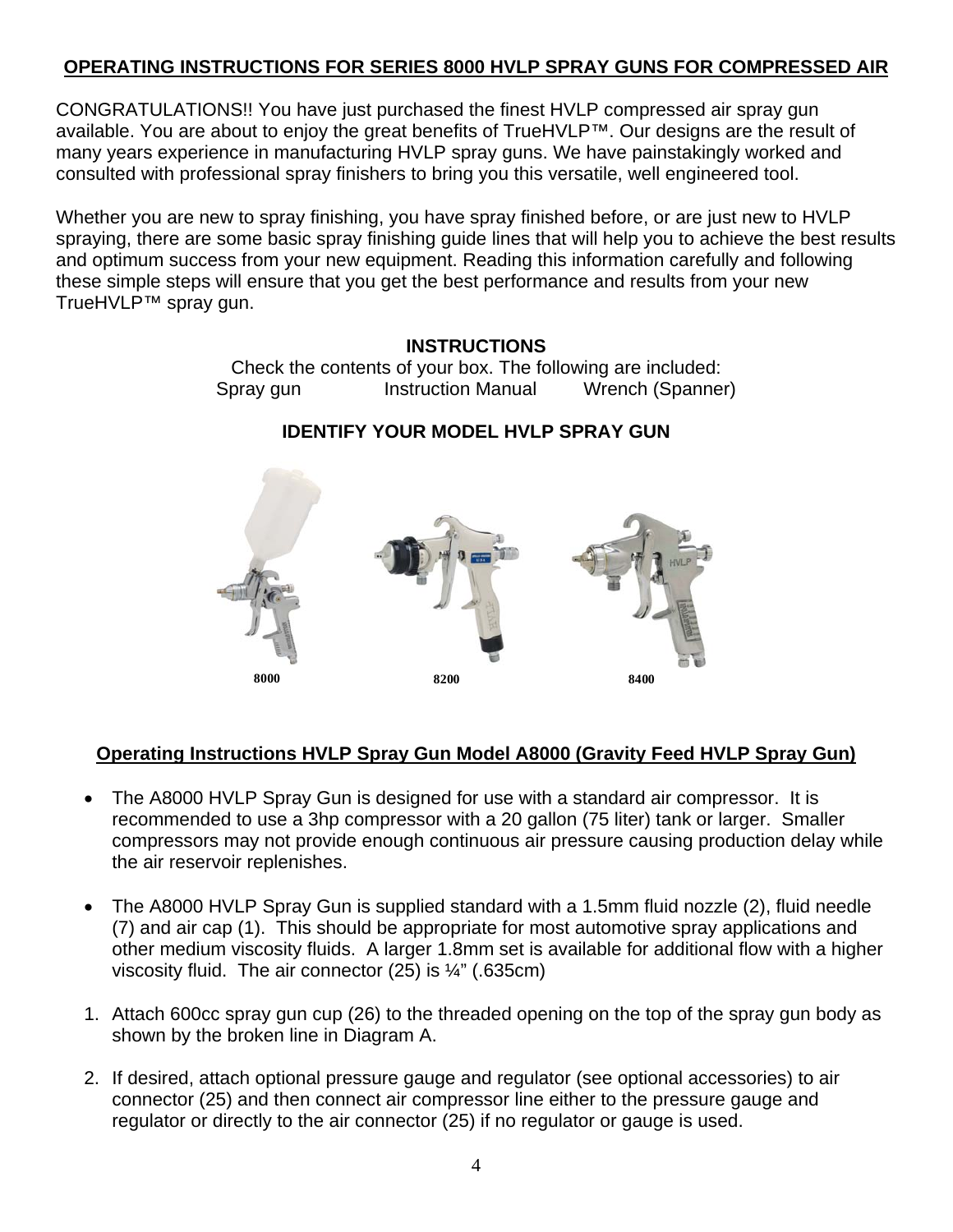- 3. Unscrew lid of paint cup and add the desired amount of fluid to be sprayed. Be sure to mix paint properly to manufacturers recommendations for best results.
- 4. Regulate air pressure to 43psi (3 bar). This will create 10psi (.69 bar) at the nozzle. Note: To operate as a TrueHVLP spray gun, do not exceed 10psi (.69 bar). Adjust pressure down if necessary for the most efficient results.
- 5. Squeeze the trigger until it meets resistance. This opens the air valve. Pulling the trigger back past the resistance pulls the fluid needle back from the nozzle releasing fluid, which is then atomized by the compressed air flowing from the air cap.
- 6. Hold the spray gun approximately 6" (15cm) from the surface to be sprayed. Adjust the amount of fluid by turning the fluid control knob (9) anti-clockwise. Begin with two full turns. Adjust more or less as needed based on distance of the spray gun from the surface to be sprayed and the viscosity of the fluid. Average operating distance for the spray gun is 4"  $(10cm) - 8" (20cm)$ .
- 7. Locate the round control knob (23) on the left side of the spray gun. Rotate the control knob fully anti-clockwise. This will provide a full, flat spray pattern. As you rotate the control knob clockwise, the pattern will become smaller until the pattern is practically round. Adjust pattern as needed. If in doubt, always leave control knob in full open position.
- 8. See Diagram D for proper spraying technique and movement of the spray gun.

#### **A8000 HVLP Spray Gun Maintenance**

- 1. **Changing the nozzle set.** Always change the complete nozzle set whenever changing nozzle size. There are three components. The air cap, fluid nozzle and fluid needle. They are supplied as a complete set. Always insert the fluid nozzle before the fluid needle.
- 2. **Replacement of the self-adjusting paint needle packing**. For replacement of the selfadjusting paint needle packing the fluid needle (7) must be removed. Insert the hollow key with its cylindrical connection (supplied with spray gun) into the spray gun instead of the paint needle and unscrew the gland nut, gland seal spring and gland seal (4,5,6). To replace, push gland nut, gland seal spring and new gland seal (4,5,6) onto the cylindrical connection of the hollow key and screw them tight inside the gun body. Use this opportunity to inspect the fluid needle, clean and lubricate if necessary before reinstalling into spray gun.
- 3. **Cleaning the A8000 HVLP Spray Gun.** Pour any unused fluid from the spray gun gravity feed cup into a safe container when finished working. Fill the paint cup half way with appropriate solvent or cleaning fluid. Spray the cleaner through the spray gun discharging the fluid safely. Wipe the cup clean. Carefully clean fluid nozzle and air cap with a soft brush. Never use sharp objects to clean any holes or orifices in the spray gun as damage to these parts can severely affect the proper operation of the spray gun. (See A5318 Spray Gun Cleaning Kit – Optional Accessories).
- 4. **Lubrication.** As part of routine maintenance, use silicone free spray gun lube or similar material. Put a spot of lubricating material on all threaded parts to maintain smooth operation. In addition, a spot of lubricating material on the fluid needle where it passes through the gland nut will prevent the needle from sticking and insure easy movement of the trigger and fluid needle operation.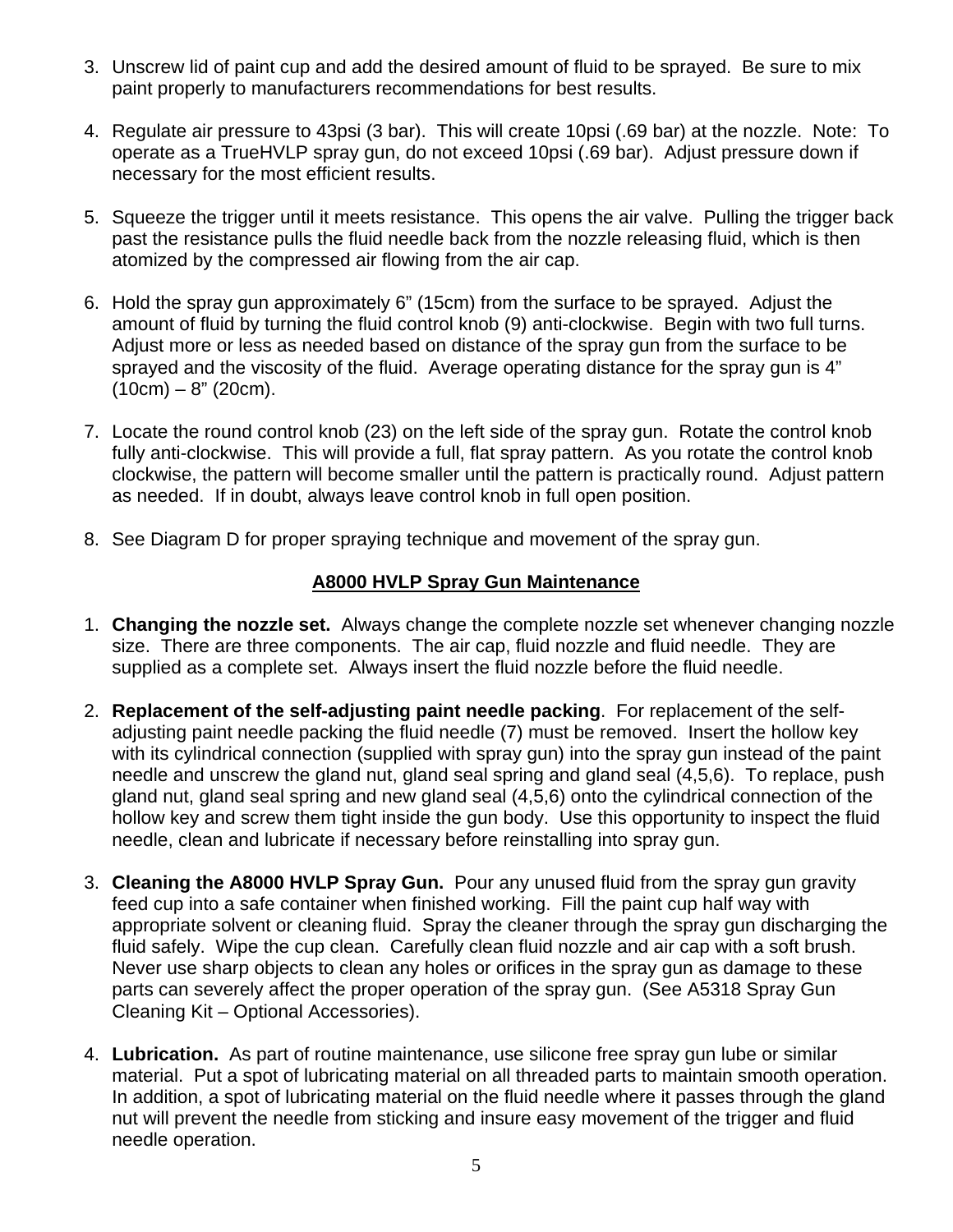#### **Operating Instructions HVLP Spray Gun Model 8200 (Tri-Mode)**

The A8200 HVLP Spray Gun is designed for use with a standard air compressor. It is recommended to use a 3hp compressor with a 20 gallon (75 liter) tank or larger. Smaller compressors may not provide enough continuous air pressure causing production delay while the air reservoir replenishes.

The A8200 HVLP Spray Gun is supplied standard with a 1.4mm fluid nozzle (3), fluid needle (17) and air cap (1). This should be appropriate for most industrial spray applications and medium viscosity fluids. Two additional sets are available. 1.0mm and 2.0mm. These are supplied as complete sets (fluid nozzle, fluid needle and air cap) and must be used as a complete set. The air inlet (32) is  $\frac{1}{4}$ " (.635cm)

- 1. The A8200 HVLP Spray Gun offers the finisher three options. (Tri-mode). The spray gun has an optional 700cc standard mount siphon cup, an optional 400cc side mount gravity feed cup or it can be used without any cup as a production style spray gun with fluid hose to a remote pressure pot. (See optional accessories). When you receive the spray gun the side mount fluid connector (33) will be capped (34) with a material inlet cap. This can be removed and installed on the fluid connector (27) if you are going to use the side mount 400cc gravity feed spray cup.
- 2. First, select the mode you are going to operate the spray gun. Install either the optional 700cc siphon cup or the optional 400cc side mount gravity cup or if you are not using a cup install a fluid hose on the fluid connector (27).
- 3. Familiarize yourself with the controls of the spray gun. (See Diagram B) First, is the fan pattern control ring (8). This is the black ring on the front of the spray gun behind the large black air cap ring. Rotate the ring fully anti-clockwise. In this position you will have a full flat spray pattern. As you rotate the ring clockwise, the pattern will get smaller until it becomes round. Use this ring to adjust your pattern size as needed. In addition, as you move the spray gun closer or further from the work surface, the pattern size will also get smaller or larger. Now, locate the Valve Assembly (22). This control will fine tune the air adjustment and atomization as needed. This control will aid in automotive finishing when blending or touch-up is desired.
- 4. If desired, attach optional pressure gauge and regulator (see optional accessories) to air connector (32) and then connect air compressor line either to the pressure gauge and regulator or directly to the air connector (32) if no regulator or gauge is used.
- 5. If you are using one of the optional spray gun cups, add the desired amount of fluid to be sprayed. Be sure to mix paint properly to manufacturers recommendations for best results. If using from a remote pressure pot, prepare paint as recommended, close pressure pot tight and connect a proper fluid hose from the paint pot to the fluid connector (27) on the A8200 spray gun.
- 6. Regulate air pressure to the spray gun to 32psi (2.20 bar). This will create 10psi (.69 bar) at the nozzle. Note: To operate as a TrueHVLP spray gun, do not exceed 10psi (.69 bar). Adjust pressure down if necessary for the most efficient results.
- 7. Squeeze the trigger until it meets resistance. This opens the air valve. Pulling the trigger back past the resistance pulls the fluid needle back from the nozzle releasing fluid, which is then atomized by the compressed air flowing from the air cap.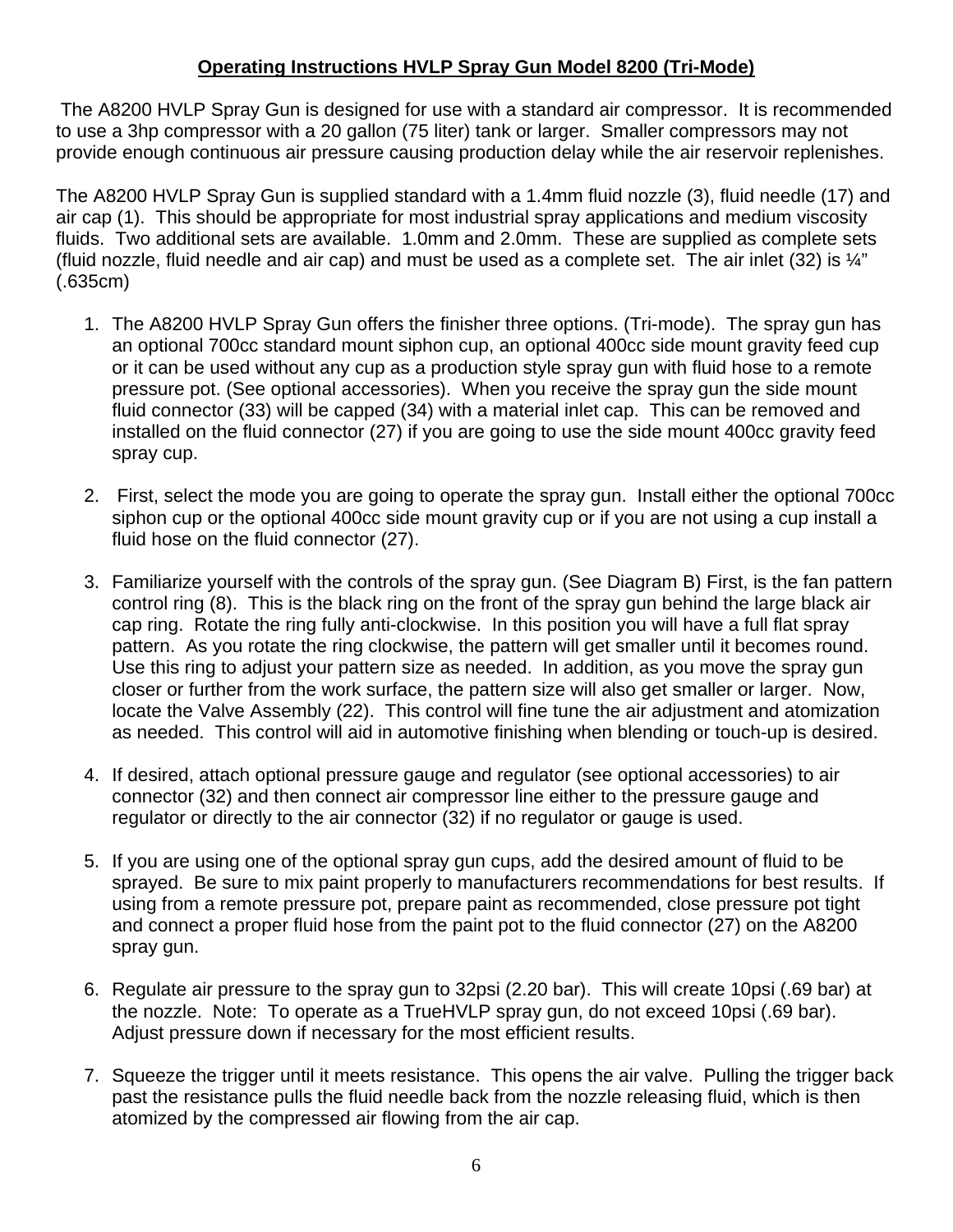- 8. Hold the spray gun approximately 6" (15cm) from the surface to be sprayed. Adjust the amount of fluid by turning the fluid control knob (21) anti-clockwise. Begin with two full turns. Adjust more or less as needed based on distance of the spray gun from the surface to be sprayed and the viscosity of the fluid. Average operating distance for the spray gun is 4"  $(10cm) - 8" (20cm)$ .
- 9. Adjust the pattern control ring (8) and fine tune air volume with the air valve assembly (22) if necessary. If in doubt, always use both controls in full open position.
- 10. See Diagram D for proper spraying technique and movement of the spray gun.

#### **A8200 HVLP Spray Gun Maintenance**

- 1. **Changing the nozzle set**. Always change the complete nozzle set whenever changing nozzle size. There are three components. The air cap, fluid nozzle and fluid needle. They are supplied as a complete set. Always insert the fluid nozzle before the fluid needle.
- 2. **Cup Gasket**. If leakage occurs around the cup lid, first check to be sure the cup is installed tight and that all surfaces are clean and free of dried material. If necessary, replace white gasket. Carefully remove the installed gasket. Clean all surfaces where gasket sits and push new gasket in place making sure to seat the gasket evenly on all surfaces. Reinstall the cup to seat the gasket.
- 3. **Cleaning the A8200 HVLP Spray Gun with cup assembly installed.** Pour any unused fluid from the spray gun cup into a safe container when finished working. Fill the paint cup half way with appropriate solvent or cleaning fluid. Spray the cleaner through the spray gun discharging the fluid safely. Wipe the cup clean. Carefully clean fluid nozzle and air cap with a soft brush. Never use sharp objects to clean any holes or orifices in the spray gun as damage to these parts can severely affect the proper operation of the spray gun. (See A5318 Spray Gun Cleaning Kit – Optional Accessories).
- 4. **Cleaning the A8200 HVLP Spray Gun without cup assembly.** Release pressure in remote paint pot. Pull trigger of spray gun to back pressure any paint in the fluid line. Flush paint pot and fluid line discharging the fluid safely. Carefully clean fluid nozzle and air cap with a soft brush. Never use sharp objects to clean any holes or orifices in the spray gun as damage to these parts can severely affect the proper operation of the spray gun. (See A5318 Spray Gun Cleaning Kit – Optional Accessories).
- 5. **Lubrication.** As part of routine maintenance, use silicone free spray gun lube or similar material. Put a spot of lubricating material on all threaded parts to maintain smooth operation. In addition, a spot of lubricating material on the fluid needle where it passes through the gland nut will prevent the needle from sticking and insure easy movement of the trigger and fluid needle operation.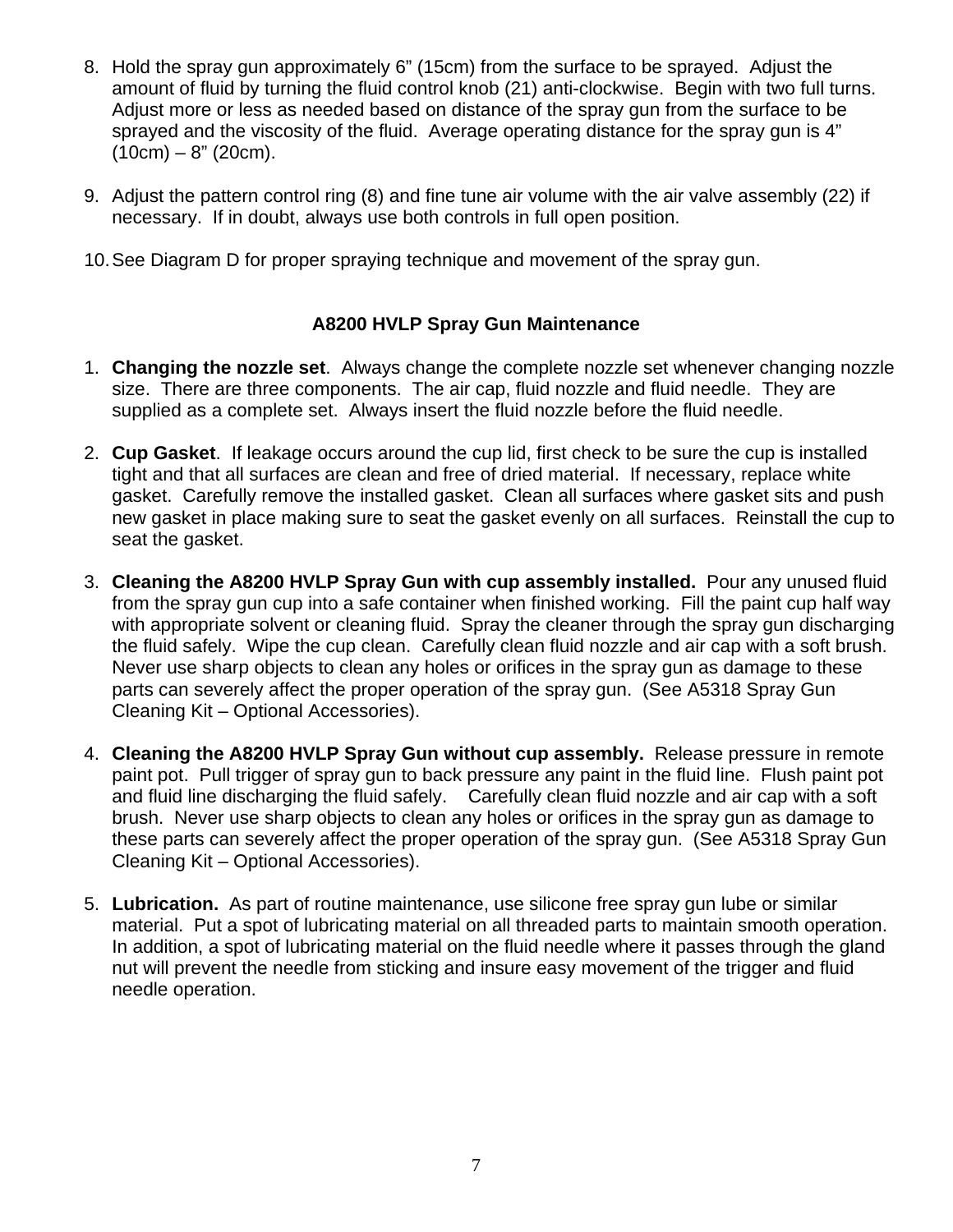#### **Operating Instructions HVLP Spray Gun Model A8400 (Tri-mode)**

The A8400 HVLP Spray Gun is designed for use with a standard air compressor. It is recommended to use a 3hp compressor with a 20 gallon (75 liter) tank or larger. Smaller compressors may not provide enough continuous air pressure causing production delay while the air reservoir replenishes.

The A8400 HVLP Spray Gun is supplied standard with a 1.3mm fluid nozzle (2), fluid needle (7) and air cap (1). This should be appropriate for most industrial spray applications and medium viscosity fluids. Two additional sets are available. 1.0mm and 1.5mm. These are supplied as complete sets (fluid nozzle, fluid needle and air cap) and must be used as a complete set. The air inlet (23) is  $\frac{1}{4}$ " (.635cm)

- 1. The A8400 HVLP Spray Gun offers the finisher three options. (Tri-mode). The spray gun has an optional 700cc standard mount siphon cup, an optional 400cc side mount gravity feed cup or it can be used without any cup as a production style spray gun with fluid hose to a remote pressure pot. (See optional accessories). When you receive the spray gun the side mount fluid connector (14) will be capped (15) with a material inlet cap. This can be removed and installed on the fluid connector (13) if you are going to use the side mount 400cc gravity feed spray cup.
- 2. First, select the mode you are going to operate the spray gun. Install either the optional 700cc siphon cup or the optional 400cc side mount gravity cup or if you are not using a cup install a fluid hose on the fluid connector (13).
- 3. Familiarize yourself with the controls of the spray gun. First, is the fan pattern control (10). (See Diagram C) Rotate the control anti-clockwise all the way. In this position you will have a full flat spray pattern. As you rotate the control clockwise, the pattern will get smaller. Use this control to adjust your pattern size as needed. In addition, as you move the spray gun closer or further from the work surface, the pattern size will also get smaller or larger. Now, locate the Air AdjustingValve (22). This control will fine tune the air adjustment and atomization as needed. This control will aid in automotive finishing when blending or touch-up is desired.
- 4. If desired, attach optional pressure gauge and regulator (see optional accessories) to air connector (13) and then connect air compressor line either to the pressure gauge and regulator or directly to the air connector (13) if no regulator or gauge is used.
- 5. If you are using one of the optional spray gun cups, add the desired amount of fluid to be sprayed. Be sure to mix paint properly to manufacturers recommendations for best results. If using from a remote pressure pot, prepare paint as recommended, close pressure pot tight and connect a proper fluid hose from the paint pot to the fluid connector (13) on the A8400 spray gun.
- 6. Regulate air pressure to the spray gun to 43psi (3 bar). This will create 10psi (.69 bar) at the nozzle. Note: To operate as a TrueHVLP spray gun, do not exceed 10psi (.69 bar). Adjust pressure down if necessary for the most efficient results.
- 7. Squeeze the trigger until it meets resistance. This opens the air valve. Pulling the trigger back past the resistance pulls the fluid needle back from the nozzle releasing fluid, which is then atomized by the compressed air flowing from the air cap.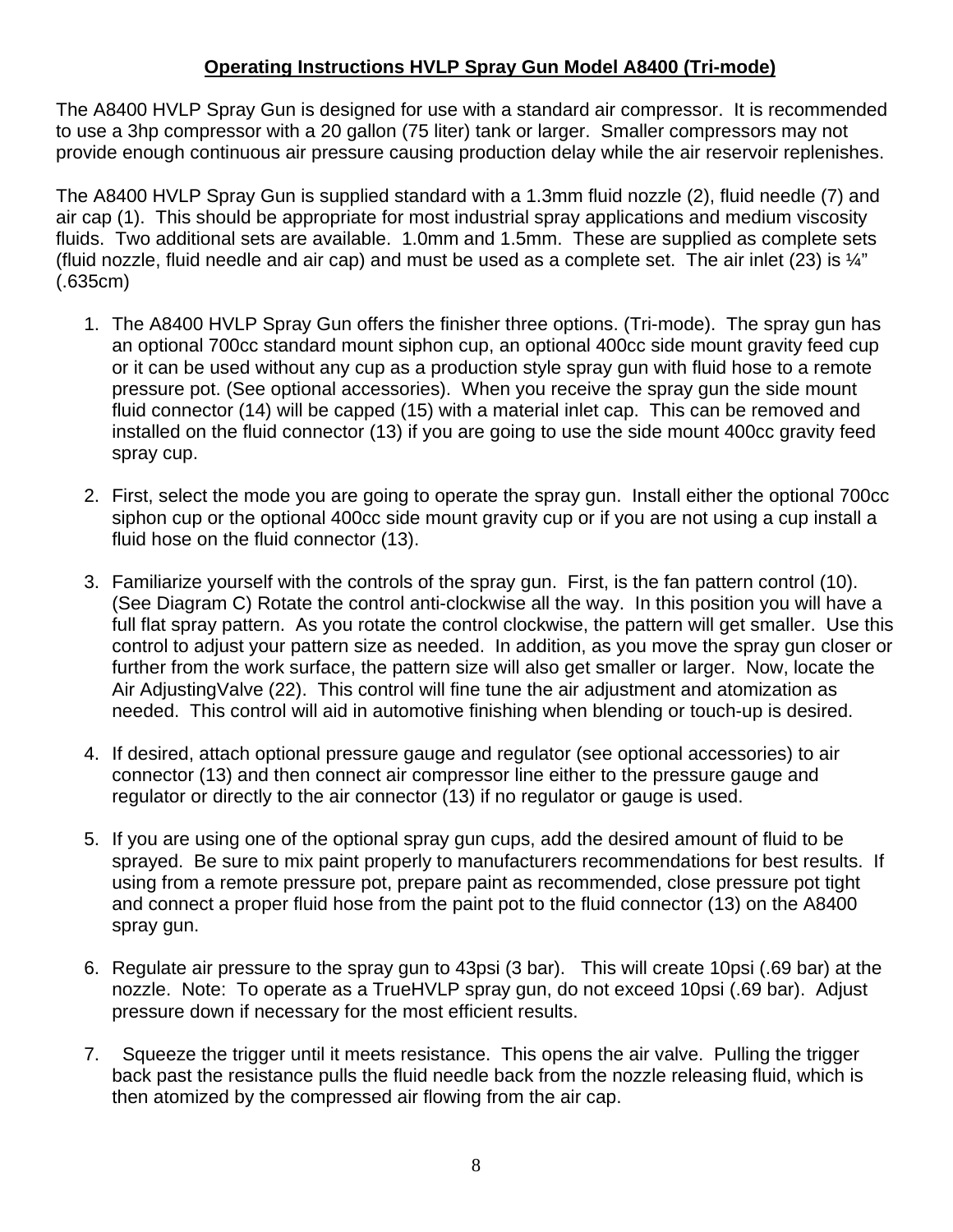- 8. Hold the spray gun approximately 6" (15cm) from the surface to be sprayed. Adjust the amount of fluid by turning the fluid control knob (21) anti-clockwise. Begin with two full turns. Adjust more or less as needed based on distance of the spray gun from the surface to be sprayed and the viscosity of the fluid. Average operating distance for the spray gun is 4"  $(10cm) - 8" (20cm)$ .
- 9. Adjust the fan control (10) and fine tune air volume with the air valve assembly (22) if necessary. If in doubt, always use both controls in full open position.
- 10. See Diagram D for proper spraying technique and movement of the spray gun.

#### **A8400 HVLP Spray Gun Maintenance**

- 1. **Changing the nozzle set**. Always change the complete nozzle set whenever changing nozzle size. There are three components. The air cap, fluid nozzle and fluid needle. They are supplied as a complete set. Always insert the fluid nozzle before the fluid needle.
- 2. **Cup Gasket**. If leakage occurs around the cup lid, first check to be sure the cup is installed tight and that all surfaces are clean and free of dried material. If necessary, replace white gasket. Carefully remove the installed gasket. Clean all surfaces where gasket sits and push new gasket in place making sure to seat the gasket evenly on all surfaces. Reinstall the cup to seat the gasket.
- 3. **Cleaning the A8400 HVLP Spray Gun with cup assembly installed.** Pour any unused fluid from the spray gun cup into a safe container when finished working. Fill the paint cup half way with appropriate solvent or cleaning fluid. Spray the cleaner through the spray gun discharging the fluid safely. Wipe the cup clean. Carefully clean fluid nozzle and air cap with a soft brush. Never use sharp objects to clean any holes or orifices in the spray gun as damage to these parts can severely affect the proper operation of the spray gun. (See A5318 Spray Gun Cleaning Kit – Optional Accessories).
- 4. **Cleaning the A8400 HVLP Spray Gun without cup assembly.** Release pressure in remote paint pot. Pull trigger of spray gun to back pressure any paint in the fluid line. Flush paint pot and fluid line discharging the fluid safely. Wip the cup clean. Carefully clean fluid nozzle and air cap with a soft brush. Never use sharp objects to clean any holes or orifices in the spray gun as damage to these parts can severely affect the proper operation of the spray gun. (See A5318 Spray Gun Cleaning Kit – Optional Accessories).
- 5. **Lubrication.** As part of routine maintenance, use silicone free spray gun lube or similar material. Put a spot of lubricating material on all threaded parts to maintain smooth operation. In addition, a spot of lubricating material on the fluid needle where it passes through the gland nut will prevent the needle from sticking and insure easy movement of the trigger and fluid needle operation.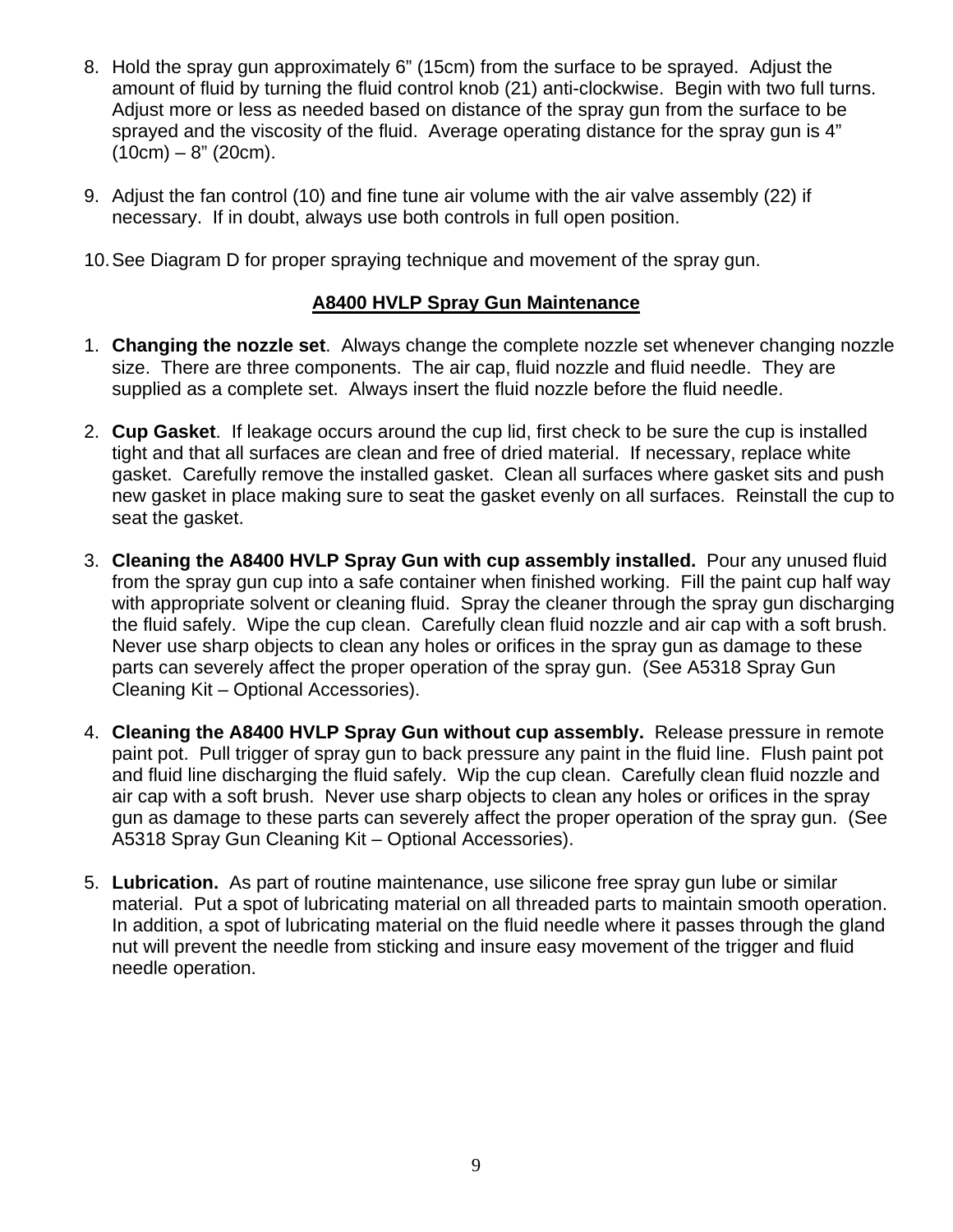

| Item#          | <b>Description</b>              | Part# | Item # | <b>Description</b>          | Part# |
|----------------|---------------------------------|-------|--------|-----------------------------|-------|
|                | AIR CAP WITH RING - 1.5mm       | A8021 | 13     | <b>AIR VALVE PISTON</b>     | A8036 |
|                | AIR CAP WITH RING - 1.8mm       | A8022 | 14     | <b>AIR VALVE SPRING</b>     | A8037 |
| $\overline{2}$ | FLUID NOZZLE - 1.5mm            | A8023 | 15     | <b>BLANKING CAP</b>         | A8038 |
| 2              | FLUID NOZZLE - 1.8mm            | A8024 | 16     | <b>TRIGGER PIVOT SCREW</b>  | A8039 |
| 3              | <b>GUN BODY</b>                 | A8025 | 17     | <b>TRIGGER PIVOT SLEEVE</b> | A8040 |
| 4              | <b>GLAND SEAL</b>               | A8026 | 18     | <b>SPRING WASHER</b>        | A8041 |
| 5              | <b>GLAND SEAL SPRING</b>        | A8027 | 19     | <b>IUPPER TRIGGER CLIP</b>  | A8042 |
| 6              | <b>GLAND NUT</b>                | A8028 | 20     | <b>LOWER TRIGGER CLIP</b>   | A8043 |
|                | FLUID NEEDLE - 1.5mm            | A8029 | 21     | <b>TRIGGER</b>              | A8044 |
|                | <b>FLUID NEEDLE - 1.8mm</b>     | A8030 | 22     | <b>FAN CONTOL VALVE</b>     | A8045 |
| 8              | <b>NEEDLE RETURN SPRING</b>     | A8031 | 23     | <b>FAN CONTOL KNOB</b>      | A8046 |
| 9              | <b>FLUID CONTROL KNOB</b>       | A8032 | 24     | <b>PHILLIPS SCREW</b>       | A8047 |
| 10             | AIR VALVE SEALING NUT           | A8033 | 25     | <b>AIR CONNECTOR</b>        | A8048 |
| 11             | <b>AIR VALVE SEALING GASKET</b> | A8034 | 26     | 600CC CUP COMPLETE          | A6800 |
| 12             | <b>SET SCREW</b>                | A8035 |        |                             |       |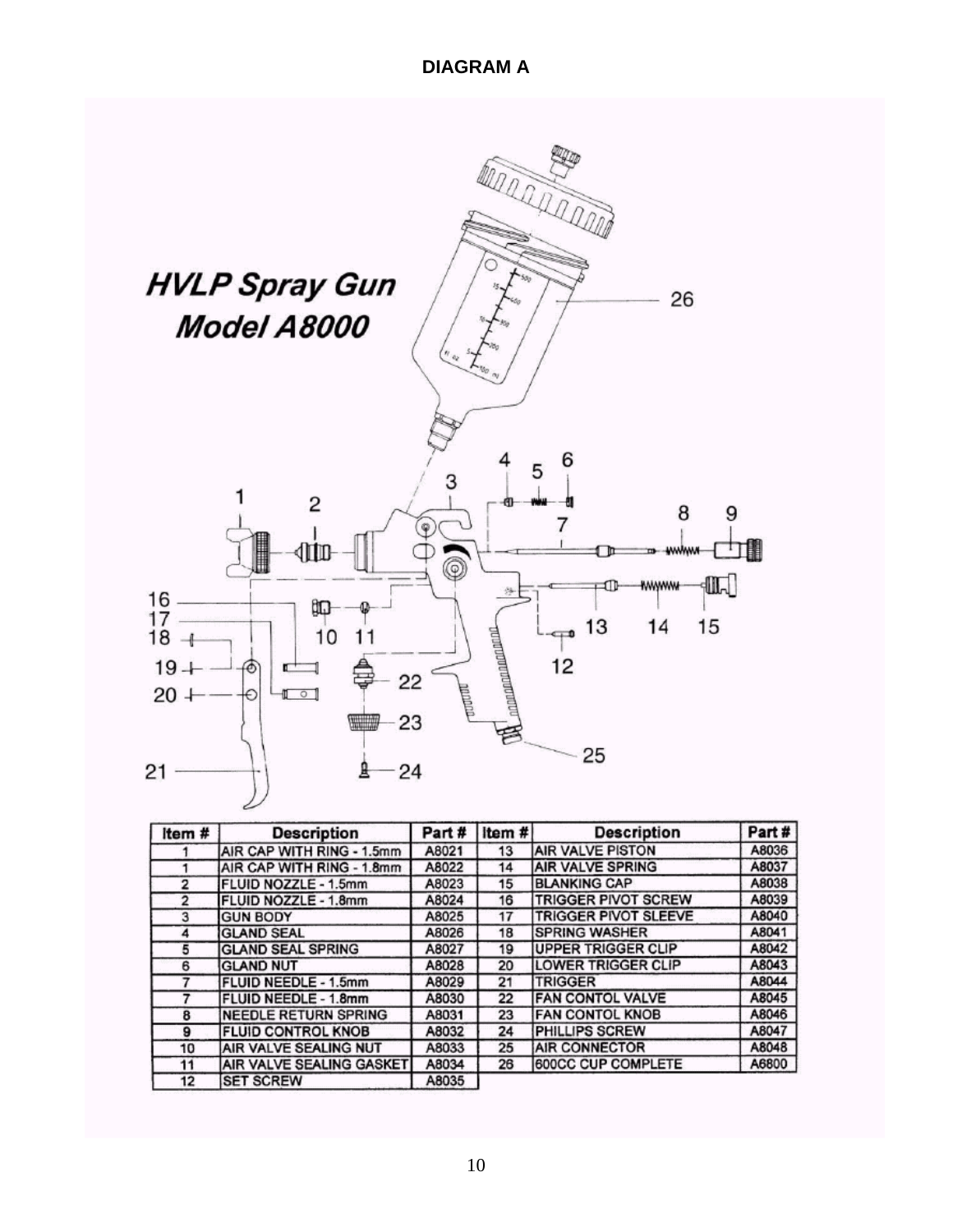### **DIAGRAM B**



| #              | <b>DESCRIPTION</b>                                             | PART# | #  | <b>DESCRIPTION</b>           | PART# |
|----------------|----------------------------------------------------------------|-------|----|------------------------------|-------|
| 1              | <b>JAIR CAP RING</b>                                           | A8221 | 17 | <b>IFLUID NEEDLE 1.0mm</b>   | A8241 |
| $\overline{2}$ | AIR CAP 1.0mm                                                  | A8222 | 17 | <b>IFLUID NEEDLE 1.4mm</b>   | A8242 |
| $\overline{2}$ | <b>JAIR CAP 1.4mm</b>                                          | A8223 | 17 | <b>FLUID NEEDLE 2.0mm</b>    | A8243 |
| 2              | AIR CAP 2.0mm                                                  | A8224 | 18 | <b>O RING</b>                | A8244 |
| 3              | <b>FLUID NOZZLE 1.0mm</b>                                      | A8225 | 19 | <b>NEEDLE SPRING</b>         | A8245 |
| 3              | <b>FLUID NOZZLE 1.4mm</b>                                      | A8226 | 20 | <b>FLOW SCREW BUSHING</b>    | A8246 |
| 3              | <b>IFLUID NOZZLE 2.0mm</b>                                     | A8227 | 21 | <b>FLOW ADJ. SCREW</b>       | A8247 |
| 4              | <b>INOZZLE GASKET</b>                                          | A8228 | 22 | <b>VALVE ASSEMBLY</b>        | A8248 |
| 5              | <b>AIR DISTRIBUTOR RING</b>                                    | A8229 | 23 | <b>GLAND SEAL</b>            | A8249 |
| 6              | AIR DISTRIBUTOR HOUSING                                        | A8230 | 24 | <b>GLAND SEAL ADJ. SCREW</b> | A8250 |
| 7              | AIR DISTRIBUTOR PLATE                                          | A8231 | 25 | O RING                       | A8251 |
| 8              | <b>FAN PATTERN CONTROL</b>                                     | A8232 | 26 | <b>ILOCK NUT</b>             | A8252 |
| 9              | <b>TEFLON GASKET</b>                                           | A8233 | 27 | <b>FLUID CONNECTOR</b>       | A8253 |
| 10             | <b>GUN BODY W/ FLUID</b><br><b>NOZZLE TUBE &amp; INSET PIN</b> | A8234 | 28 | <b>TRIGGER</b>               | A8254 |
|                | 11 AIR VALVE BUSHING                                           | A8235 | 29 | <b>TRIGGER PIVOT</b>         | A8255 |
|                | <b>12 O RING</b>                                               | A8236 | 30 | <b>RETAINING CLIP</b>        | A8256 |
|                | 13 PIN PLUNGER                                                 | A8237 | 31 | AIR INLET ADAPTER            | A8257 |
|                | <b>14 PILOT VALVE</b>                                          | A8238 | 32 | AIR INLET 1/4"               | A8258 |
|                | 15 AIR VALVE SPRING                                            | A8239 | 33 | <b>FLUID CONNECTOR</b>       | A8253 |
|                | 16 NEEDLE WASHER                                               | A8240 | 34 | <b>MATERIAL INLET CAP</b>    | A8259 |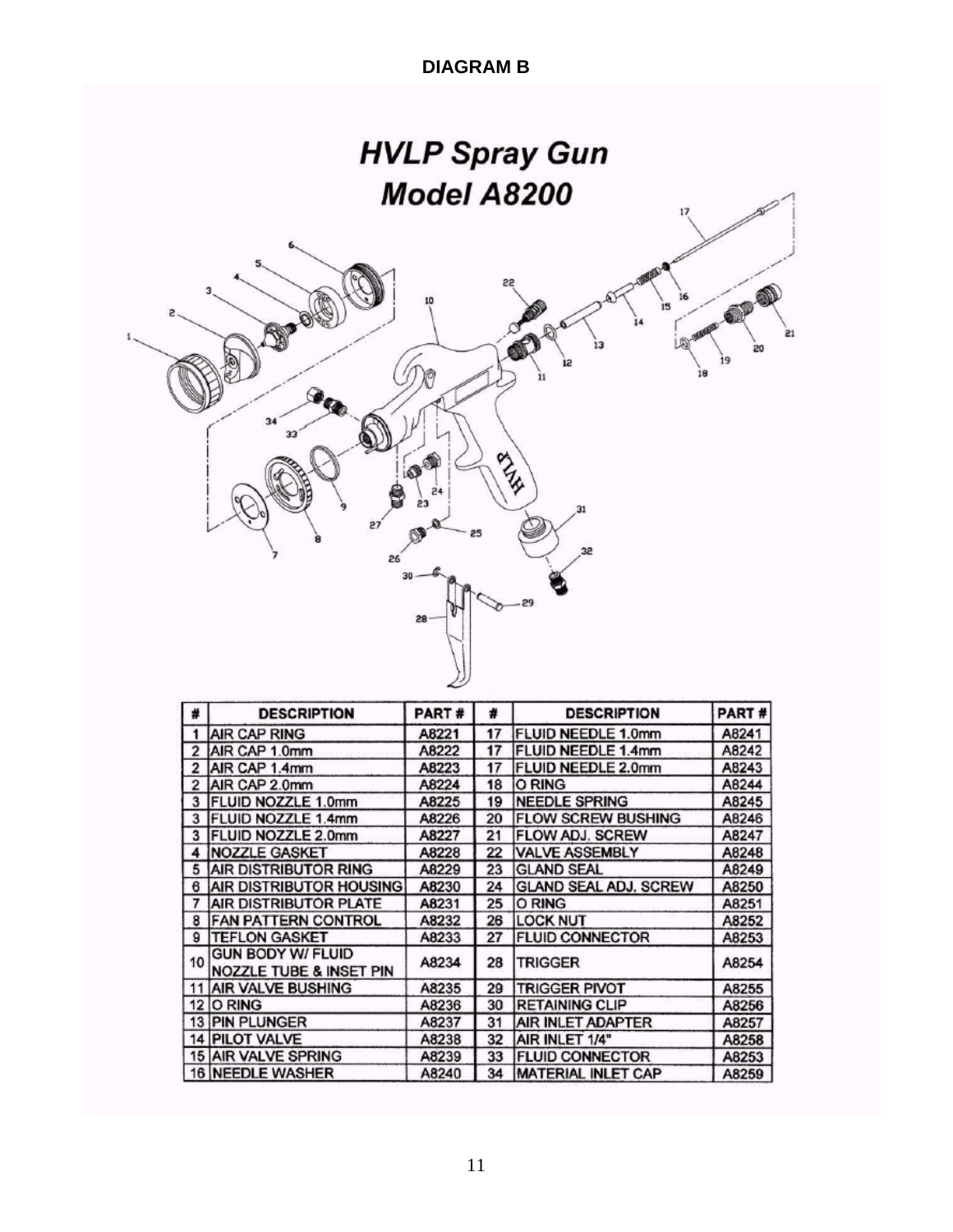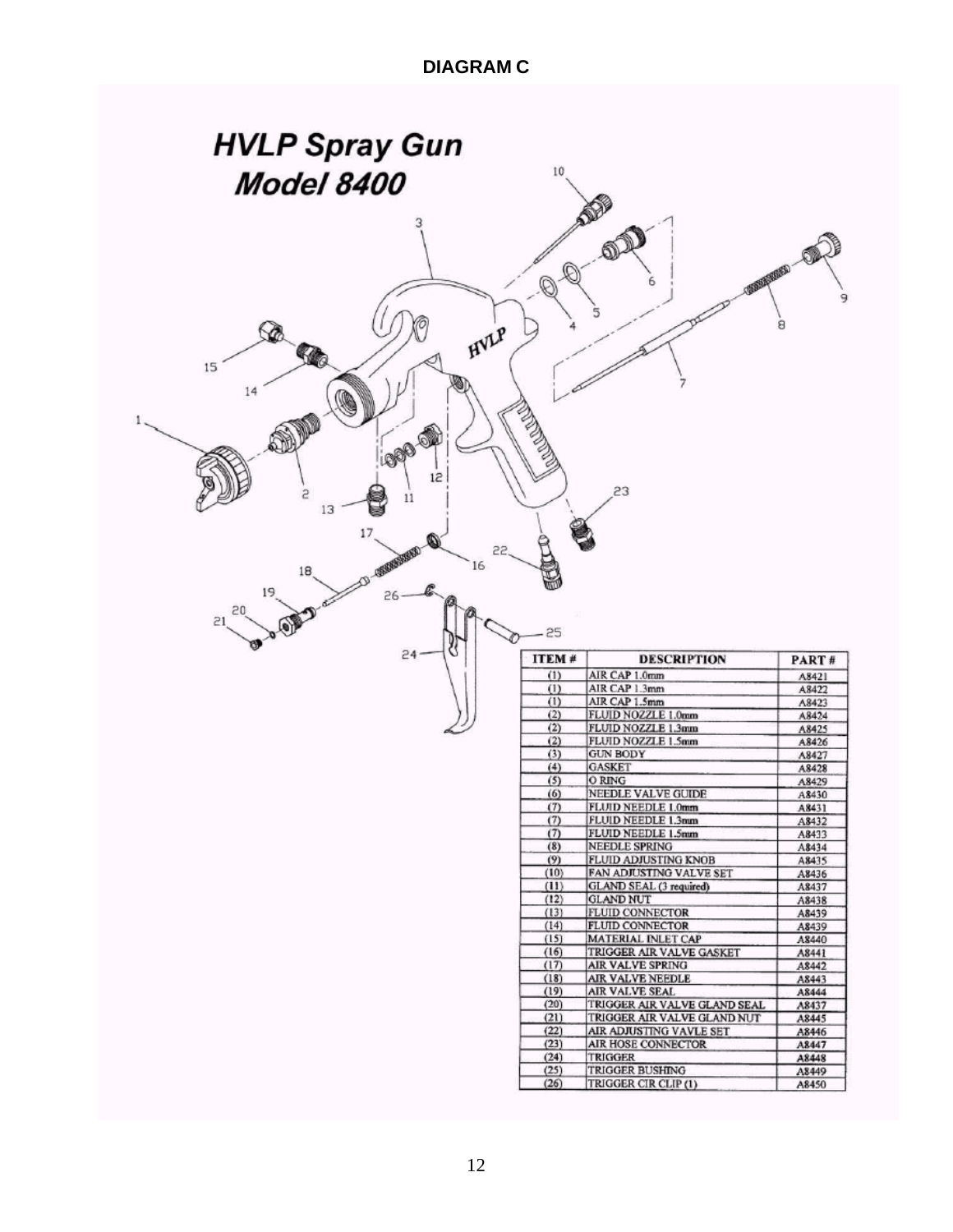#### **OPTIONAL ACCESSORIES**



(10 LITER) PRESSURE POT

A2117 CUSTOM FLUID HOSE

#### **DIAGRAM D – SPRAYING TECHNIQUE**